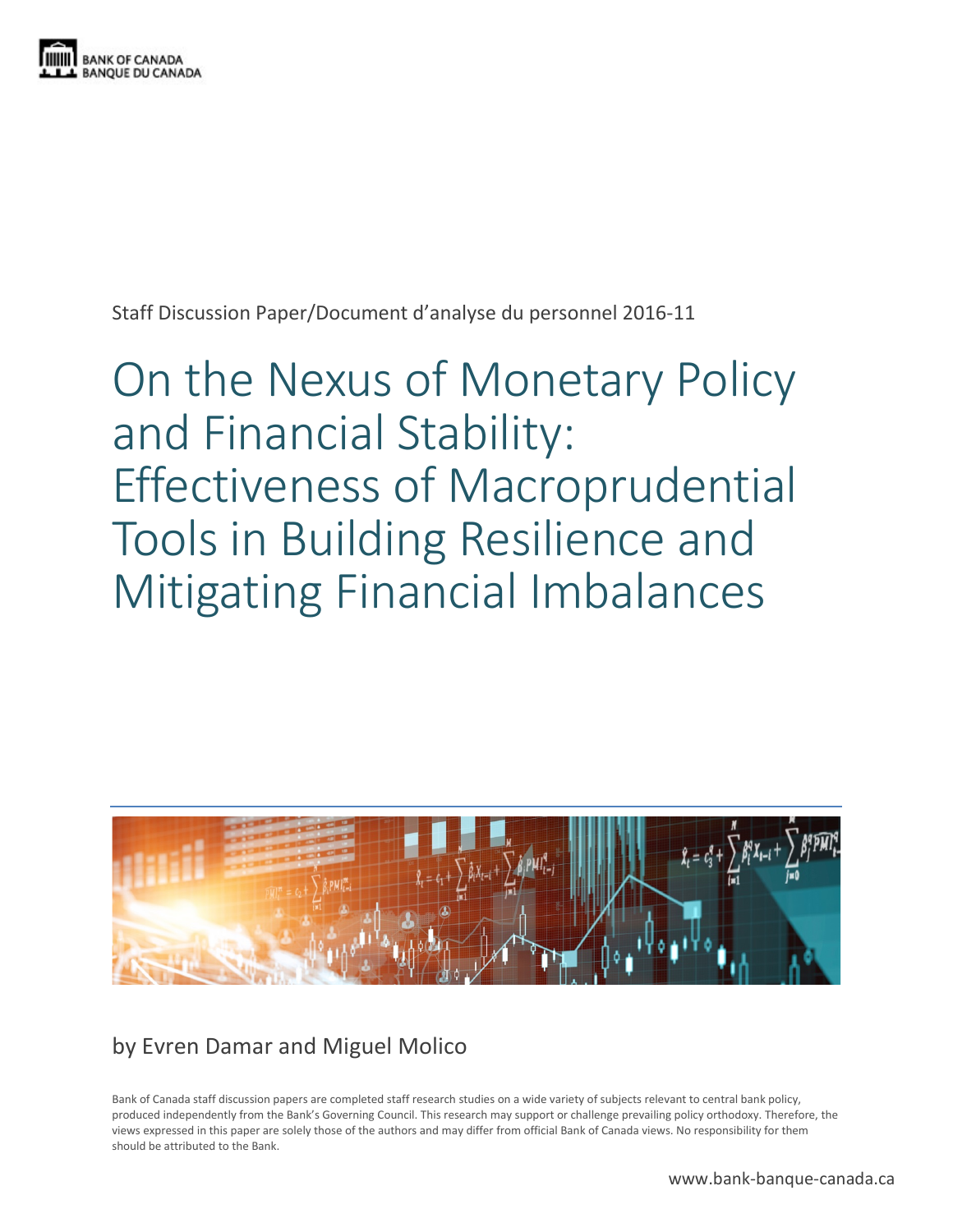Bank of Canada Staff Discussion Paper 2016-11

May 2016

# **On the Nexus of Monetary Policy and Financial Stability: Effectiveness of Macroprudential Tools in Building Resilience and Mitigating Financial Imbalances**

**by**

#### **Evren Damar and Miguel Molico**

Financial Stability Department Bank of Canada Ottawa, Ontario, Canada K1A 0G9 edamar@bankofcanada.ca mmolico@bankofcanada.ca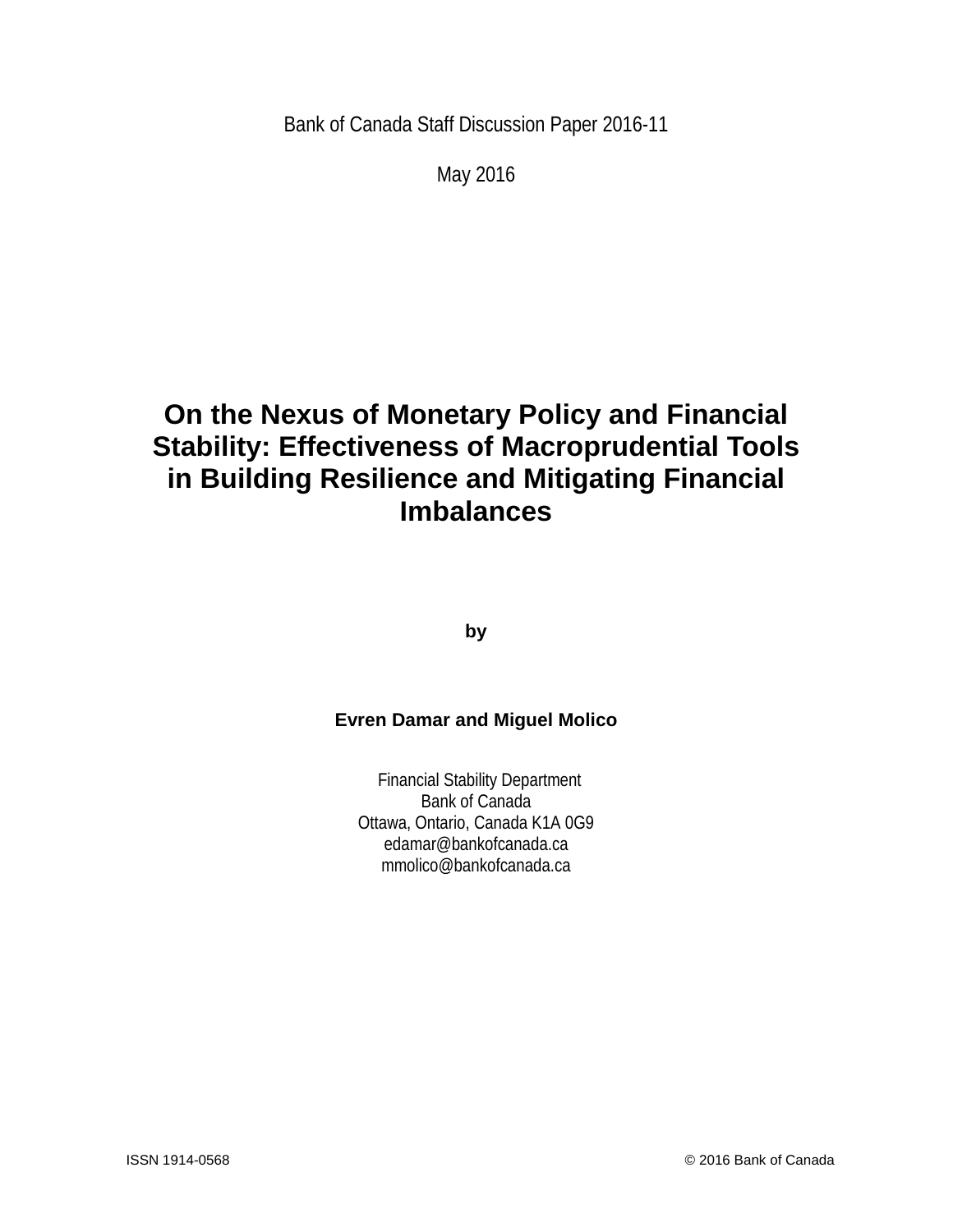#### **Abstract**

This paper reviews the Canadian and international evidence of the effectiveness of macroprudential policy measures in building resilience and mitigating financial imbalances. The analysis concludes that these measures have broadly achieved their goal of increasing the overall resilience of the financial system to the buildup of imbalances and increasing the financial system's ability to withstand adverse shocks. However, evidence of their effectiveness in providing countercyclical stabilization by curbing credit growth ("leaning against the financial cycle") is limited. Among the different types of macroprudential measures, those that are "sectoral" in nature and/or those that target borrowers are most effective in leaning against the financial cycle. Overall, the observed effectiveness of macroprudential tools in addressing systemic risk implies that these policies can be complementary to monetary policy in achieving the goals of macroeconomic and financial stability.

*JEL classification: E51, E58, G18, G28 Bank classification: Financial stability; Financial system regulation and policies; Credit and credit aggregates*

#### **Résumé**

L'objet de cette note est d'évaluer, à partir de données canadiennes et internationales, l'efficacité des politiques macroprudentielles pour renforcer la résilience et réduire les déséquilibres financiers. L'analyse permet de conclure que ces mesures ont atteint l'essentiel des objectifs assignés : augmenter la résilience globale du système financier face aux déséquilibres accrus et accroître sa capacité à résister aux chocs négatifs. Toutefois, l'efficacité de ces mesures pour apporter une stabilité contracyclique en freinant la croissance du crédit (« contrer le cycle financier ») est étayée par des données limitées. De tous les types d'outils macroprudentiels, les mesures de nature « sectorielle » et celles qui visent les emprunteurs sont les plus à même de contrer le cycle financier. Dans l'ensemble, l'efficacité observée des instruments macroprudentiels dans la réduction du risque systémique signifie que ces mesures peuvent être complémentaires de la politique monétaire pour la réussite des objectifs de stabilité macroéconomique et financière.

*Classification JEL : E51, E58, G18, G28 Classification de la Banque : Stabilité financière; Réglementation et politiques relatives au système financier; Crédit et agrégats du crédit*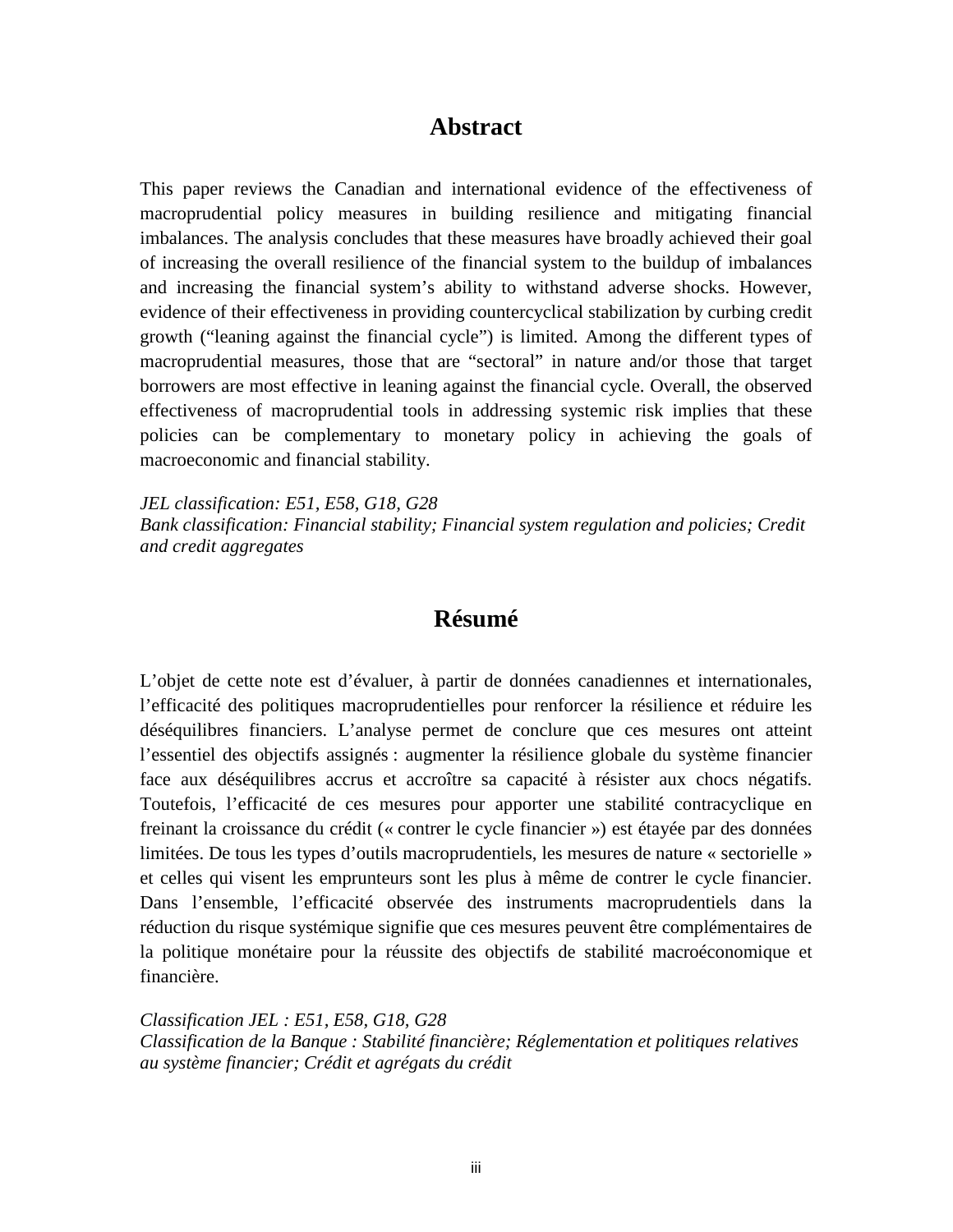# **Summary**

- An important element of the sweeping post-crisis reform of the global financial regulatory and supervisory framework has been the focus on the reduction of systemic risk, which has led to the introduction of various macroprudential measures and tools to strengthen the resilience of the financial system.
- Implemented macroprudential measures in Canada and internationally appear to have broadly achieved their goal of increasing the overall resilience of the financial system to the buildup of imbalances and increasing the system's ability to withstand adverse shocks. Nevertheless, there is also evidence of "leakages" within the system that are at least partially undermining these measures, indicating the need for further analysis and policy adjustments.
- Evidence of the effectiveness of macroprudential policies in providing countercyclical stabilization by curbing credit growth (i.e., "leaning against the financial cycle") is limited.
- Available evidence suggests that "sectoral" macroprudential tools are more likely to be effective in leaning against the financial cycle than "broad-based" tools that aim to affect all credit exposures of the banking system.
- Among the different sectoral measures, those that target borrowers, such as changes in limits to loan-to-value or debt-to-income ratios, seem to be the most effective in leaning against the financial cycle. Sectoral macroprudential measures aimed at the supply of credit can also moderate credit growth, but they are usually less effective because of actions by lenders that remain outside the scope of the regulatory action ("leakages").
- The observed effectiveness of macroprudential tools in addressing systemic risk implies that these policies can be complementary to monetary policy in achieving the goals of price and financial stability.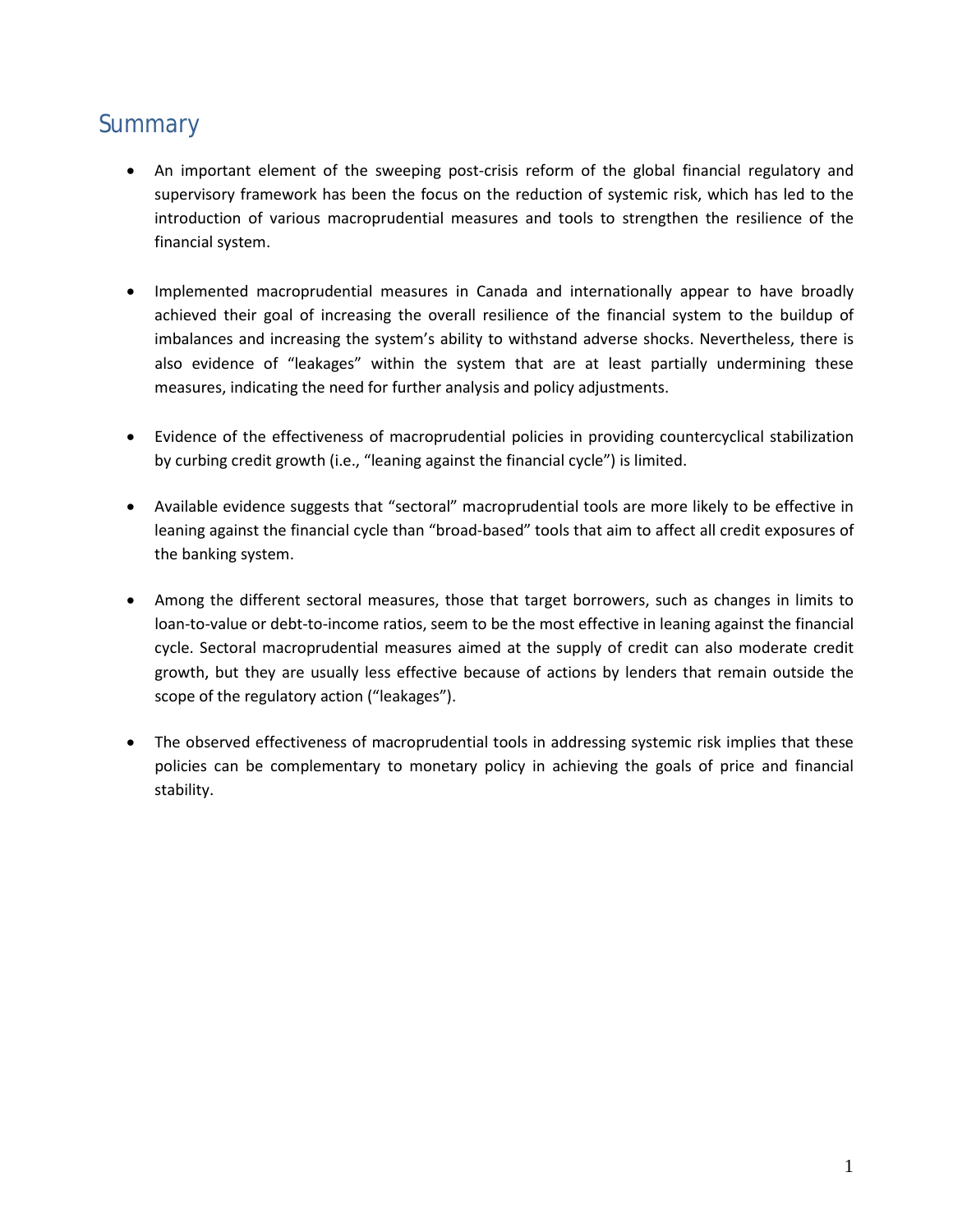## 1. Introduction

Among the several lessons from the 2007–09 global financial crisis, policy-makers have learned that medium-term price stability and macroeconomic stability are not enough to guarantee financial stability, and that financial instability can cause costly and prolonged deviations from inflation targets and full employment. The commonly held view before the crisis was that monetary policy should focus on its price stability mandate and not lean against the financial cycle, that it simply deal with the repercussions of potential crises—mopping—once they occur.<sup>[1](#page-4-0)</sup> The Great Recession, however, demonstrated that monetary policy alone is not powerful enough to quickly restore price and economic stability once they are disturbed by a major financial crisis.

Other policy tools are therefore needed to reduce the probability and impact of such episodes. To that effect, in the aftermath of the global financial crisis, the regulation and supervision of the financial system have been reformed worldwide. An important component of this reform is the design and use of macroprudential policy tools. The success of such reform and the effectiveness of macroprudential tools are critical in determining the extent to which monetary policy needs to take into account financial stability considerations.<sup>[2](#page-4-1)</sup> If they address systemic risk effectively, macroprudential tools can be complementary to monetary policy in achieving the goals of price and financial stability.

The purpose of this paper is twofold. First, it provides a general overview of macroprudential policies by categorizing them according to their ultimate objectives and their scope. Such a categorization is useful in understanding which tools may be more effective in achieving a certain objective. This overview is followed by a discussion of existing evidence of the effectiveness of macroprudential tools in achieving their ultimate goal of increasing the stability of the financial system.

## 2. Macroprudential Objectives and Tools

The ultimate objective of macroprudential policy is to contribute to the stability of the financial system as a whole by strengthening the resilience of the financial system and decreasing the buildup of systemic risk, while balancing the need for efficient and effective financial intermediation.<sup>[3](#page-4-2)</sup> Although various macroprudential tools have been used in different jurisdictions and under different circumstances, most tools can be categorized according to the type of systemic vulnerabilities that they are meant to address (cyclical vs. structural) and their scope (e.g., broad-based vs. sectoral, and whether they target borrowers or lenders).

<span id="page-4-0"></span> $1$  For an example of this view, see Bernanke and Gertler (1999; 2001).

<span id="page-4-1"></span> $^2$  See Gorea, Kryvtsov and Takamura (forthcoming) for a discussion of the merits of monetary policy adjustments in response to financial stability concerns.

<span id="page-4-2"></span> $3$  Macro- and microprudential perspectives differ in terms of their objectives and understanding of the nature of risk. Traditional microprudential regulation seeks to enhance the safety and soundness of individual financial institutions, in contrast to the macroprudential view, which focuses on the welfare of the financial system as a whole. From a microprudential perspective, risk is taken as exogenous, assuming that the origin of any potential shock triggering a financial crisis is beyond the behaviour of the financial system. Microprudential policy tends to be procyclical in the sense that it tightens during downturns in the credit cycle. Macroprudential policy can involve an overlay of a countercyclical component, possibly using the same microprudential tools (e.g., capital requirements).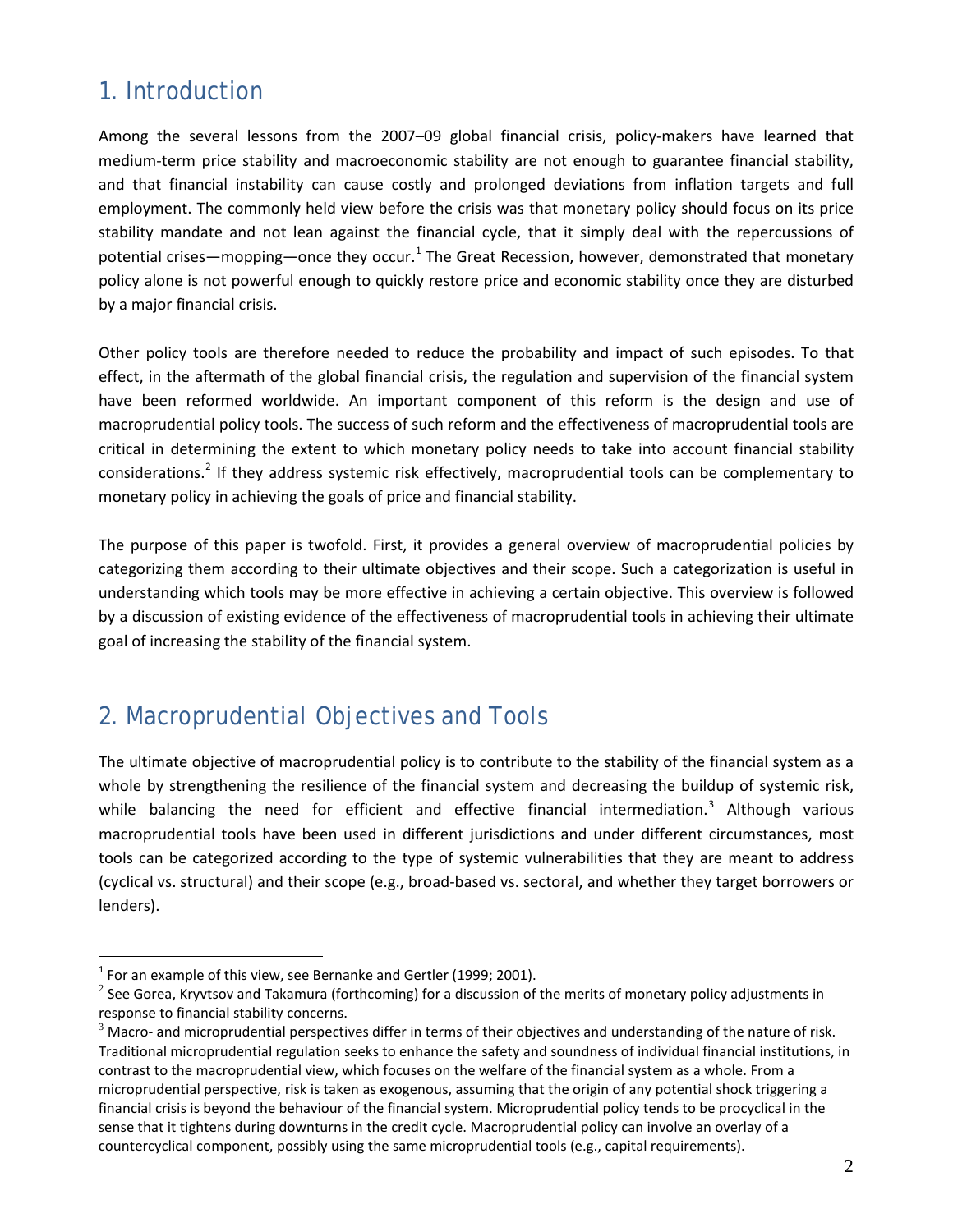#### 2.1 Cyclical vs. structural vulnerabilities

Macroprudential policy can address both the **cyclical** (or time) dimension and the **structural** (or cross-sectional) dimension of systemic risk.<sup>[4](#page-5-0)</sup> The cyclical dimension of systemic risk refers to the buildup of vulnerabilities associated with the financial cycle or credit cycle. A stylized description of the credit cycle helps illustrate the rationale for a macroprudential perspective. During the boom phase of a cycle, overly optimistic risk assessments and eased lending standards system-wide lead to excessive risk taking and leverage, fuelling unsustainable growth in credit and asset prices. These conditions can create imbalances and vulnerabilities across the financial system and set the stage for future financial instability. The structural dimension of systemic risk refers to the point-in-time interconnectedness among financial institutions and markets, as well as to the nature of their common exposure to various credit, market and other risks.

Macroprudential policy tools can be used to safeguard the system by increasing the resilience of the financial system to aggregate systemic shocks by building buffers that absorb their impact and maintain the ability of the financial system to provide credit to the economy. Within a more resilient system, a negative shock will be less likely to cause systemic stress, ultimately reducing the probability and frequency of financial crises. Examples of these policies include the countercyclical capital buffer and dynamic loan loss provisioning. Macroprudential policies can also have a more "ambitious" objective of containing the buildup of systemic vulnerabilities over time—leaning against the financial cycle—by reducing the procyclical feedback between asset prices and credit and containing unsustainable increases in leverage and volatile funding. Examples of these macroprudential policy tools include sectoral capital requirements and lending limits, time-varying limits on debt-to-income (DTI), loan-to-income (LTI) or loan-to-value (LTV) ratios, and policies such as minimum through-the-cycle haircuts that both increase the margin buffer and reduce procyclicality. [5](#page-5-1)

From the structural dimension, macroprudential policy seeks to control the buildup of vulnerabilities within the financial system that arise through interlinkages between financial intermediaries and the institutions that play a critical role in key markets, which can render individual institutions too important to fail. Macroprudential policy aims to limit the contagion effects from negative shocks. Some of the tools that address structural aspects include the ability to define the regulatory perimeter, for example, by designating as systemically important institutions, markets and infrastructure, and by imposing systemic risk surcharges through capital, leverage or liquidity surcharges. During the recent financial crisis, an increase in actual and perceived counterparty risk impaired the functioning of key financial markets, with adverse effects on the operations of financial institutions. Stronger market infrastructure—such as central counterparty systems for repos and over-the-counter (OTC) derivatives—reduces counterparty risk and supports the continuous functioning of systemically important markets.

<span id="page-5-0"></span> $4$  Cyclical measures can be both time-invariant and time-varying. For example, margin requirements can be constant through the cycle or could be adjusted to further limit procyclicality. A time-varying measure presumes that the policy can be adjusted on a timely basis.<br><sup>5</sup> DTI, LTI and LTV ratios can also be used as time-invariant policy tools to increase resilience.

<span id="page-5-1"></span>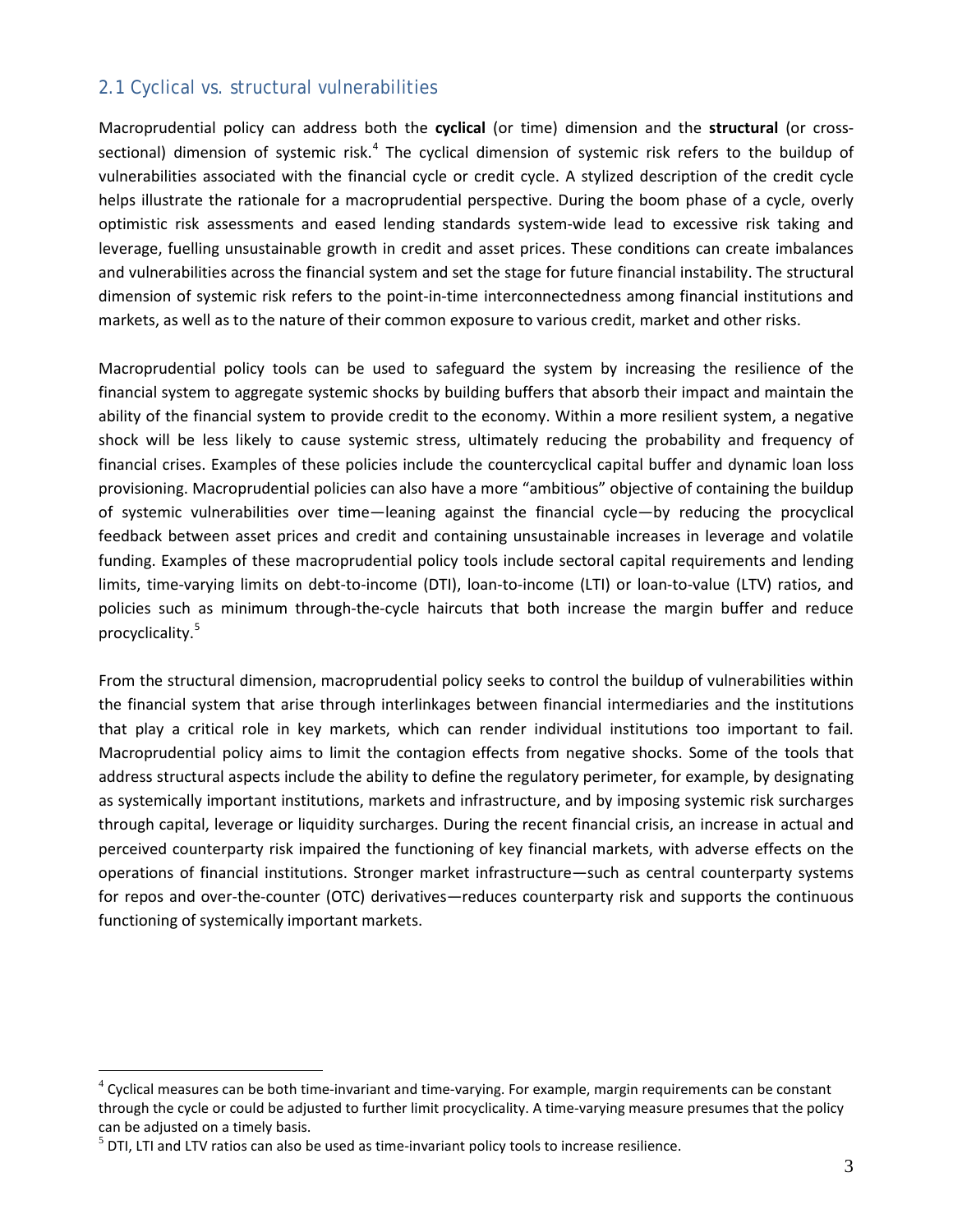#### 2.2 Scope of macroprudential tools

**Broad-based** macroprudential tools are those that apply system-wide, without targeting specific lenders, borrowers or sectors.<sup>[6](#page-6-0)</sup> Broad-based tools include capital requirements (cyclical or time-invariant), leverage ratio limits, reserve requirements and dynamic provisioning. In contrast, **sectoral** macroprudential tools apply to lenders or borrowers in certain markets or sectors. Limits on LTV or DTI ratios are almost always applied sectorally, although sectoral countercyclical capital buffers, sectoral lending caps and sectoral capital requirements are other examples of sectoral macroprudential tools. As discussed below, sectoral tools are effective in leaning against the cyclical movements in credit growth and asset prices within the sector (e.g., housing), while broad-based tools are often associated with higher resilience.

Some macroprudential tools are designed to affect borrower demand for credit, a common example being LTV and DTI ratio limits. Another example of borrower-based tools is restrictions on credit use, such as higher minimum payment limits on credit cards. Many other macroprudential tools are aimed at financial institutions (i.e., lenders). For example, many of the commonly used macroprudential policies, such as capital requirements, leverage limits and liquidity requirements, are lender-based tools. **Table 1** shows the diversity in macroprudential policies, the vulnerabilities they target and the way that they operate.

<span id="page-6-0"></span> $^6$  Even for broad-based tools, there will be some financial institutions and/or borrowers that will be outside the regulatory perimeter.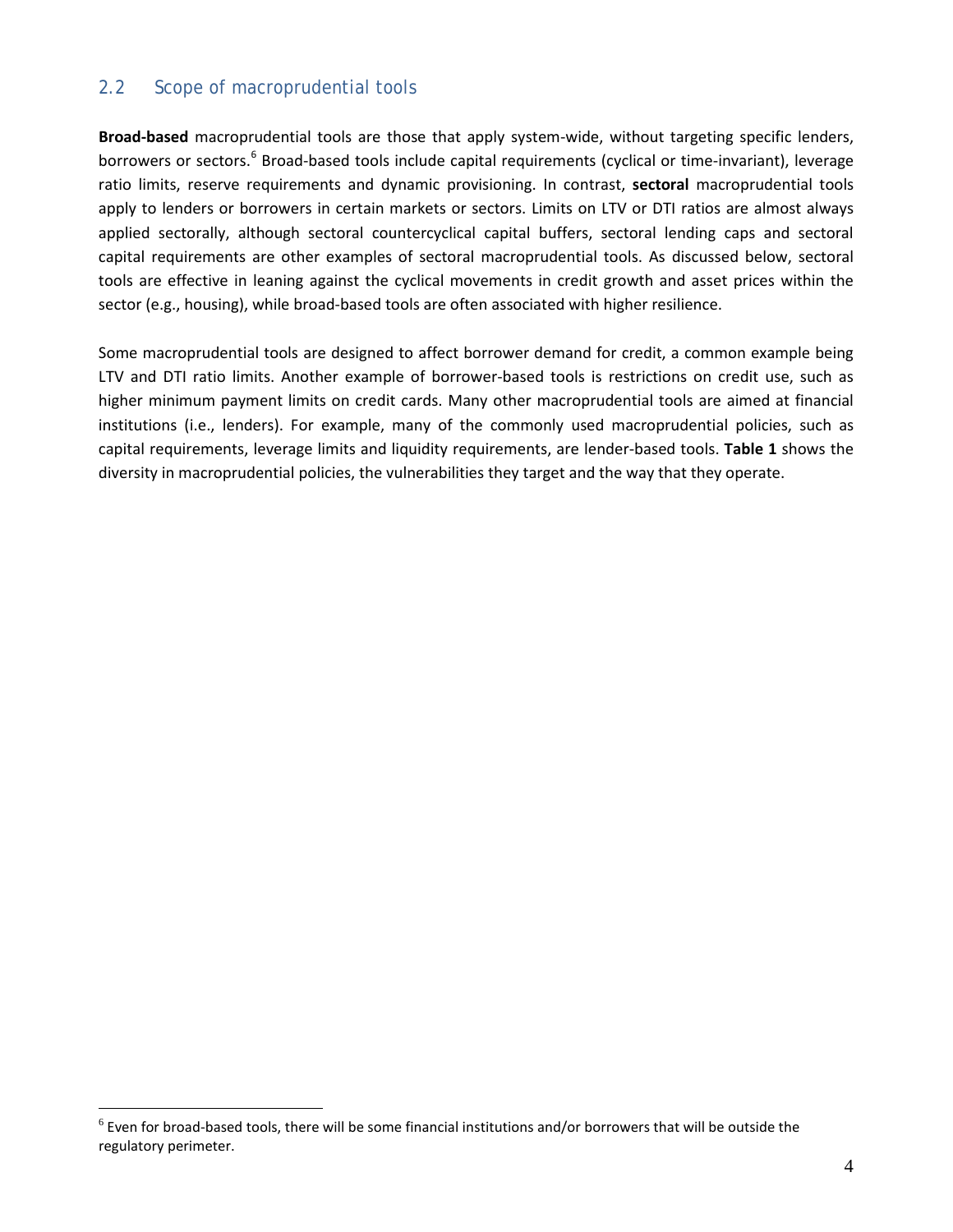#### **Table 1: Vulnerabilities and macroprudential instruments (not exhaustive)**

|                      | Vulnerability                               |                 | Instrument                                                         | Objectives                                                                                                                      |
|----------------------|---------------------------------------------|-----------------|--------------------------------------------------------------------|---------------------------------------------------------------------------------------------------------------------------------|
| Cyclical dimension   | Leverage                                    | Broad-<br>based | Countercyclical capital buffers (Basel)                            | Enhance resilience<br>(may also moderate<br>credit growth)                                                                      |
|                      |                                             |                 | Dynamic loan loss provisions (Spain)                               |                                                                                                                                 |
|                      |                                             |                 | Countercyclical simple leverage ratio (Bank of<br>England, Europe) |                                                                                                                                 |
|                      |                                             | Sectoral        | Sectoral capital requirements                                      |                                                                                                                                 |
|                      |                                             |                 | Limits/caps/rules on debt-to-income, loan-to-                      |                                                                                                                                 |
|                      |                                             |                 | income and loan-to-value ratios                                    |                                                                                                                                 |
|                      |                                             |                 | Countercyclical change in risk weights                             |                                                                                                                                 |
|                      | Funding, liquidity and<br>pricing of risk   |                 | Time-varying margin requirements                                   | Reduce liquidity-<br>related systemic risk<br>(can also moderate<br>credit growth)                                              |
|                      |                                             |                 | Time-varying reserve requirements                                  |                                                                                                                                 |
|                      |                                             |                 | Levy on bank non-core funding                                      |                                                                                                                                 |
| Structural dimension | Opacity<br>Interconnectedness<br>Complexity |                 | Define perimeter of regulation (designation as                     | Increase resilience of<br>too-important-to-fail<br>institutions<br>Reduce excessive<br>exposures within the<br>financial sector |
|                      |                                             |                 | systemically important-institutions, markets                       |                                                                                                                                 |
|                      |                                             |                 | and infrastructure)                                                |                                                                                                                                 |
|                      |                                             |                 | <b>Concentration limits</b>                                        |                                                                                                                                 |
|                      |                                             |                 | Information disclosure                                             |                                                                                                                                 |
|                      |                                             |                 | Systemic capital surcharges (Basel)                                |                                                                                                                                 |
|                      |                                             |                 | Systemic leverage ratio surcharges (Bank of                        |                                                                                                                                 |
|                      |                                             |                 | England, European Union)                                           |                                                                                                                                 |
|                      |                                             |                 | Systemic liquidity surcharges                                      |                                                                                                                                 |
|                      |                                             |                 | Heightened supervision of systemically                             |                                                                                                                                 |
|                      |                                             |                 | important financial institutions, markets and                      |                                                                                                                                 |
|                      |                                             |                 | infrastructures                                                    |                                                                                                                                 |
|                      |                                             |                 | Changes to market infrastructure (e.g., clearing                   |                                                                                                                                 |
|                      |                                             |                 | through central counterparties)                                    |                                                                                                                                 |

# 3. Increasing the Resilience of the Financial System

The effectiveness of macroprudential tools can be measured by their ability to achieve their goal of increasing the financial sector's overall resilience. As discussed above, resilience can be increased by building buffers that absorb the impact of aggregate systemic shocks and ultimately avoid a systemic crisis. Macroprudential policies can be used to create either time-varying (cyclical) or time-invariant (structural), buffers. For example, countercyclical capital buffers are designed to be built up in "good times" and to be released when financial conditions tighten. Similarly, the liquidity coverage ratio (LCR) imposes a liquidity buffer requirement that varies with the amount of short-term funding being used by the bank (IMF 2014). However, macroprudential policy actions such as the global systemically important bank (G-SIB) surcharge or the capital conservation buffer requirement constitute time-invariant buffers.<sup>[7](#page-7-0)</sup>

Macroprudential policies can also increase resilience by addressing structural vulnerabilities such as domestic interconnectedness, external exposure and complexity. If a policy action leads to long-lasting improvements in lending standards and risk-management techniques, the system can be said to be more

<span id="page-7-0"></span> $<sup>7</sup>$  For such capital-related tools, the term "time-invariant" is used in the context of the requirements remaining the</sup> same across the financial cycle (as a percentage of risk-weighted assets). The size of the buffer will continue to change in relation to the bank's risk-weighted assets.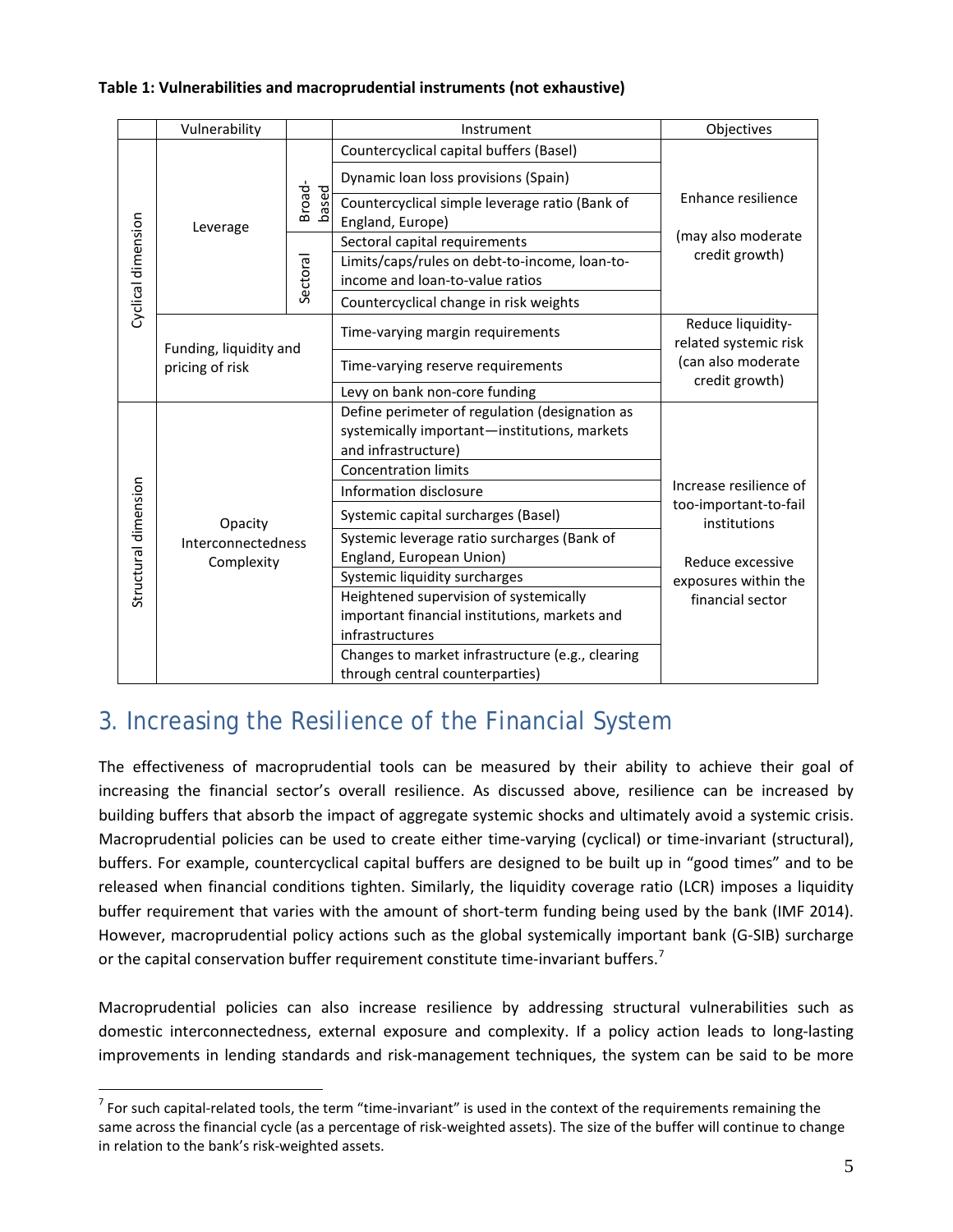resilient. Similarly, macroprudential policy tools can result in less complex and ultimately less risky business models for banks. G-SIB surcharges and improved market infrastructure can reduce the risk of contagion and address structural vulnerabilities associated with domestic interconnectedness.

The general consensus is that both broad-based and sectoral macroprudential tools have succeeded in increasing resilience, both by building buffers and by addressing structural vulnerabilities. The Long-Term Economic Impact Group (LTEIG) under the Basel Committee on Banking Supervision (BCBS) finds that a 1 percentage point increase in capital requirements reduces the likelihood of a systemic crisis by 20 to 50 per cent (BCBS 2010). According to the Financial Stability Board (FSB), the minimum total loss-absorbing capacity (TLAC) requirement for G-SIBs decreases the probability of crises by one-third and decreases the GDP cost of crises by 4.6 per cent (FSB 2015)*.* The International Monetary Fund (IMF 2015; Dagher et al. 2016) suggests that the level of loss absorbency implied by a 15 to 20 per cent risk-weighted capital ratio would have avoided at least 80 per cent of the financial crises that have occurred in advanced economies since 1970. According to the studies reviewed by Mora and Januska (2016), a doubling of the risk-weighted capital level from 7 to 14 per cent reduces the annual probability of banking crises from the 4.2–4.6 per cent range to the 0.4–0.6 per cent range. The current capital levels of Canadian banks are in line with all of these ranges, indicating high resilience.<sup>[8](#page-8-0)</sup>

Parallel to the process of building time-invariant buffers through higher capital requirements, the countercyclical capital buffer (CCyB) has been put forth as an additional tool to build up capital in the banking sector in periods when the risks of system-wide stress are growing markedly. As with other capital buffers, the CCyB is likely to increase the resilience of the financial system; however, there is no clear evidence of its ability to reduce credit growth. The CCyB may also present some implementation challenges. For example, while deciding to activate, change or release the buffer, the authorities first assess the level of systemic risk by calculating the deviation of the credit-to-GDP ratio from its long-term trend. However, jurisdictions with operationalized CCyB tools have found that this deviation in the credit-to-GDP ratio can vary based on the methodology being used (Norges Bank 2014), which can complicate the decision-making process. Furthermore, Repullo and Saurina (2012) argue that the countercyclical capital buffer's mechanical reliance on the credit-to-GDP ratio can render it ineffective, if not counterproductive.

Capital requirements have also been used within a sectoral context. Such sectoral capital requirements have been more frequently associated with leaning against the financial cycle, since they tend to work through the price of credit (IMF 2014; Martins and Schechtman 2013). However, they also increase resilience by creating higher capital buffers. In their analysis of Switzerland's sectoral (mortgage) CCyB, Basten and Koch (2015) find that the sectoral CCyB achieved its goal of increasing resilience by shifting mortgage lending away from capital-constrained banks. Following this change in the composition of credit supply, the capital buffers of banks engaged in mortgage lending increased as banks with low capital levels reduced their activities in this sector.

Macroprudential policies other than the above-mentioned capital-related tools can also reduce the probability of crises or decrease the impact of a crisis if it occurs. LTEIG estimates that the introduction of the Net Stable Funding Ratio (NSFR) requirement reduces the likelihood of systemic crises by 10 to 20 per

<span id="page-8-0"></span> $8$  The Office of the Superintendent of Financial Institutions (OSFI) provides data on the capital ratios of Canadian banks. Please see [http://www.osfi-bsif.gc.ca/Eng/wt-ow/Pages/FINDAT.aspx.](http://www.osfi-bsif.gc.ca/Eng/wt-ow/Pages/FINDAT.aspx)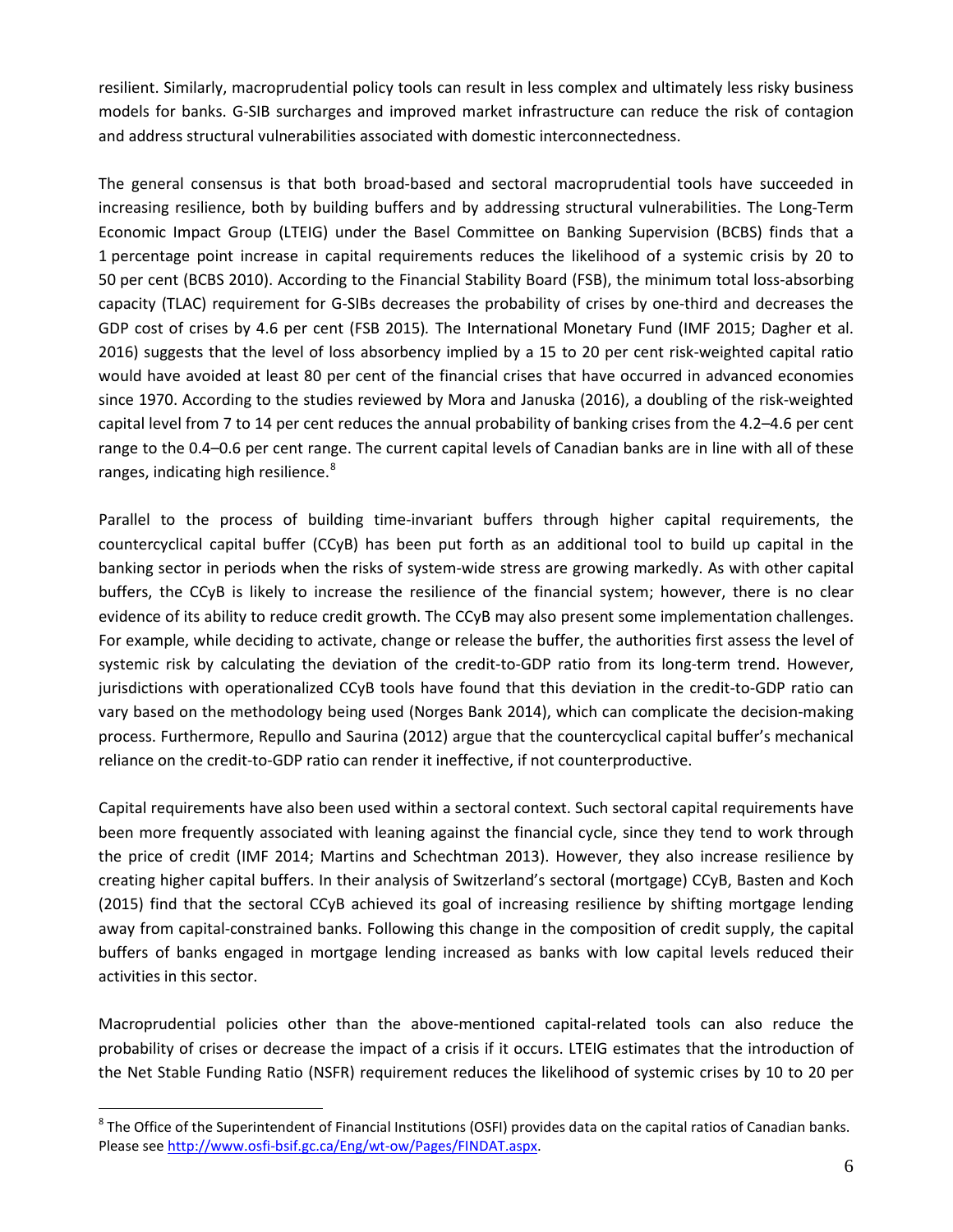cent (BCBS 2010). Jimenez et al. (2015) find that dynamic loan-loss provisioning in Spain helped smooth credit supply cycles and enabled the better-provisioned banks to provide credit during a downturn, mitigating the impact of the crisis.

There is also evidence of macroprudential tools, including some sectoral tools, increasing resilience by addressing structural vulnerabilities. For example, there is cross-country evidence of LTV and DTI ratio requirements being associated with lower default rates during downturns in the housing market, which dampen fire-sale dynamics (IMF 2014). It is possible that such low default rates are partially driven by banks improving their lending standards after the introduction of the LTV and DTI measures.<sup>[9](#page-9-0)</sup> According to Morgan Stanley/Oliver Wyman (2015), the new macroprudential regulations have forced banks to manage risk more prudently. As a result, banks have reduced the scale of their capital-intensive and risky business activities, such as investment banking and market making. By reducing the complexity of business models and by improving risk-management practices, macroprudential policies have successfully increased resilience, although it is difficult to empirically measure the presence and magnitude of these effects.

An important caveat in the ability of macroprudential tools to build resilience is the issue of leakages (policy action undermined by the actions of agents unaffected by the policy), regulatory avoidance (agents within the regulatory perimeter able to reduce the impact of the policy action), and the need for international policy coordination (because the effectiveness of policies in one jurisdiction is linked to actions in other jurisdictions).

Broad-based macroprudential actions such as higher capital requirements can shift lending activity away from institutions that are subject to the regulation to those that are outside the regulatory perimeter. These institutions can include domestic non-bank lenders (shadow banks) or foreign bank lenders. For example, Aiyar, Calomiris and Wieladek (2014) find that while regulated UK banks reduced their lending activity in response to tighter capital requirements, unregulated foreign bank branches increased their lending.<sup>[10](#page-9-1)</sup> Although the ability of foreign bank branches to cause such leakages in Canada is unlikely because of restrictions to their activities, leakages through domestic non-banks can undermine the resilience that macroprudential tools are building, if they result in shifting lending activity away from better-capitalized lenders toward capital-constrained institutions. Similarly, as banks divest from non-core businesses, some of these activities can be captured by non-regulated, non-banking entities. Such leakages can be addressed by expanding the regulatory perimeter to include domestic non-banks and also by giving the host country more regulatory power over foreign bank branches. Alternatively, reciprocity arrangements could prevent foreign

<span id="page-9-0"></span> $9$  In addition, while studying a sectoral capital requirement on auto lending in Brazil, Martins and Schechtman (2013) find that spreads on affected auto loans increased when the sectoral capital requirement was introduced, only to decrease again with the removal of the measure. However, the decrease in the spreads was smaller than the initial increase in relative terms, suggesting a long-lasting change in Brazilian banks' risk-management techniques associated with such loans. Similarly, Agarwal, Hadzic and Yildirim (2015) find that the borrowing and spending patterns of higherrisk borrowers in Turkey were most affected by the macroprudential actions aimed at curbing credit card loans. Again, this finding could point to a structural improvement in lending standards and risk-management techniques, increasing the resilience of the sector. In contrast, Basten and Koch (2015) do not find any evidence of higher-risk borrowers being excluded from the mortgage market as a result of the sectoral countercyclical capital buffer in Switzerland.

<span id="page-9-1"></span><sup>&</sup>lt;sup>10</sup> Using a cross-country sample, Reinhardt and Sowerbutts (2015) confirm that capital requirements (a broad-based tool) "leak," although they do not find any leakages associated with sectoral tools, such as LTV ratio limits. Damar and Mordel (forthcoming) also find evidence of cross-border macroprudential policy spillovers involving large Canadian banks.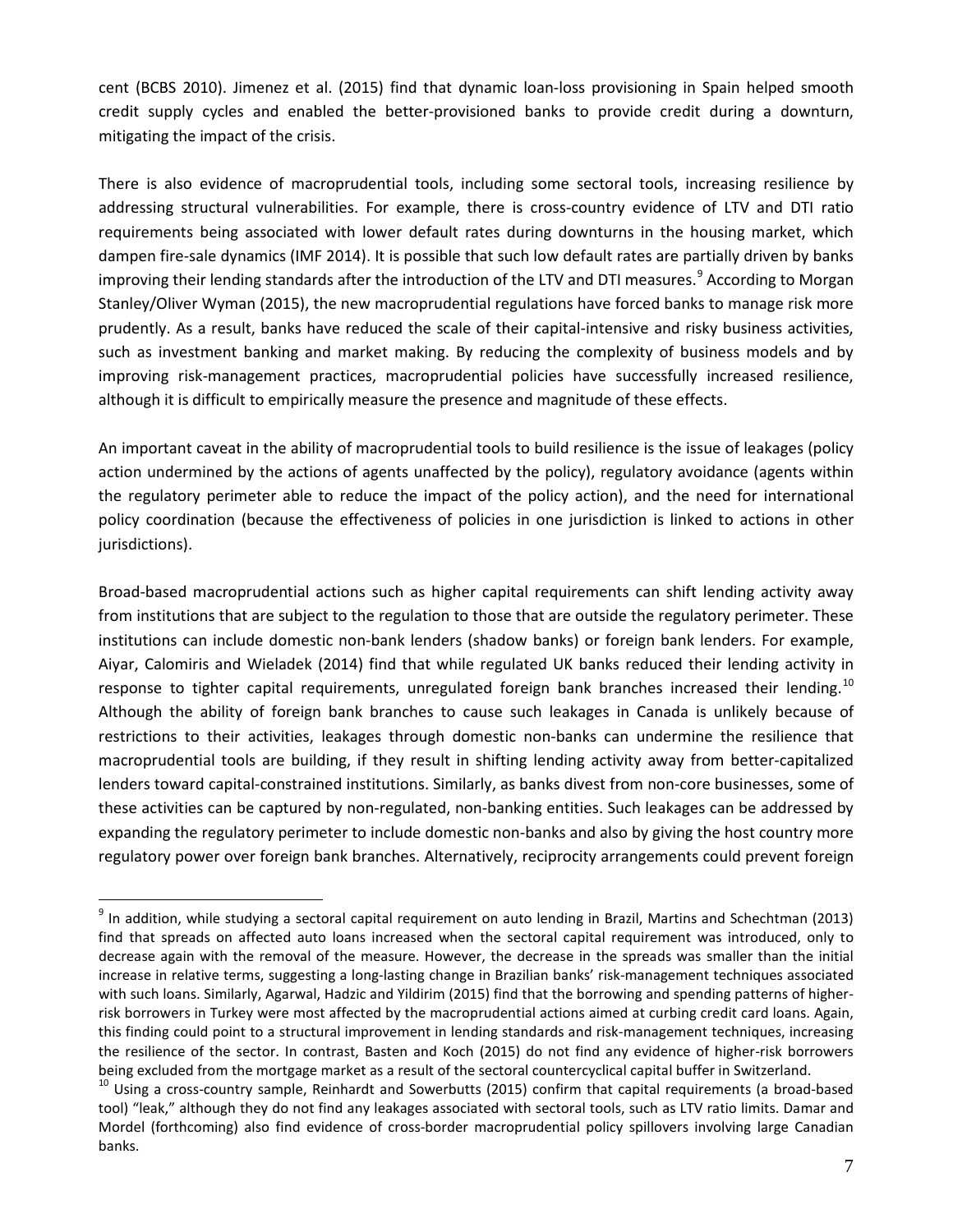bank branches from playing a role in macroprudential leakages (IMF 2014) by ensuring that the regulators in the home country of the foreign branches ensure their compliance with the host country policy.

Bank avoidance of regulations is another concern related to the effectiveness of certain macroprudential tools in building resilience. For example, banks can adjust risk weights in response to a tightening of capital requirements, effectively circumventing the requirement to raise capital buffers (also called "gaming effects").<sup>[11](#page-10-0)</sup> However, a leverage limit used in conjunction with risk-weighted capital requirements can constrain such behaviour and result in appropriate reporting of risk weights (Blum 2008).

Finally, even if a macroprudential tool is able to increase resilience, challenges at the implementation stage can reduce its effectiveness. Implementation challenges can arise both domestically and in international settings. Without a clear domestic macroprudential policy framework and/or governance structure, a macroprudential policy action may prove difficult to implement, even if it has a high probability of success. Such delays in implementation can compromise the timely and effective use of macroprudential tools.<sup>[12](#page-10-1)</sup>

# 4. Leaning Against the Financial Cycle

In contrast to their well-documented effectiveness in increasing resilience, it is not clear whether macroprudential tools can effectively achieve the goals of leaning against the financial cycle. In this paper, the cyclical effectiveness of macroprudential tools is measured primarily by their ability to slow down credit growth. $^{13}$  $^{13}$  $^{13}$ 

The available empirical evidence suggests that sectoral macroprudential tools are more effective in curbing credit growth than broad-based tools are. The findings of two recent studies that use cross-country data to analyze the impact of macroprudential tools on credit growth (Cerutti, Claessens and Laeven 2015; Akinci and Olmstead-Rumsey 2015) show that sectoral tools are most effective in curbing credit growth, at least in advanced economies. Furthermore, among different sectoral tools, limits on DTI and LTV ratios are especially effective at curbing the growth of household credit.<sup>14</sup>

<span id="page-10-0"></span> $11$  Much of the discussion of regulatory avoidance has been related to capital requirements. It has been argued that the complex nature of risk-based capital requirements can reduce the supervisors' ability to accurately assess banks' risk assessments, creating opportunities for banks to "game" the rules (Dermine 2015; Blum 2008). Such concerns are not limited to broad-based capital requirements. IMF (2014) discusses the case of Sweden, where banks increased risk weights on mortgages in anticipation of a regulatory-mandated minimum. At the same time, however, they decreased risk weights on commercial loans, reducing the resilience-building impact of the policy action.<br><sup>12</sup> For example, according to the Central Bank of Ireland (2010), hesitation by the financial regulator (in charge of

<span id="page-10-1"></span>macroprudential tools), lengthy consultative procedures and ineffective sharing of expertise between the financial regulator and central bank staff resulted in delayed and "watered down" implementation of macroprudential tools during the 2006–07 period. As a result, the macroprudential policy actions were deemed to be "too little, too late" to have any meaningful impact.

<span id="page-10-2"></span><sup>&</sup>lt;sup>13</sup> Certain macroprudential tools, especially those targeting the housing sector (such LTV or DTI ratio limits), can lean against the cycle by affecting prices. Existing evidence of macroprudential tools affecting house price growth is somewhat mixed. Cerutti, Claessens and Laeven (2015) and Jacome and Mitra (2015) find limited links between macroprudential policies and house prices, while Akinci and Olmstead-Rumsey (2015), Crowe et al. (2013) and Krznar and Morsink (2014) conclude that housing-related macroprudential tools slow down growth in house prices.<br><sup>14</sup> Restrictions on foreign currency lending can also be effective in leaning against the household credit cycle, e

<span id="page-10-3"></span>advanced economies (Cerutti, Claessens and Laeven 2015). However, it is unclear how relevant this tool may be in the Canadian context.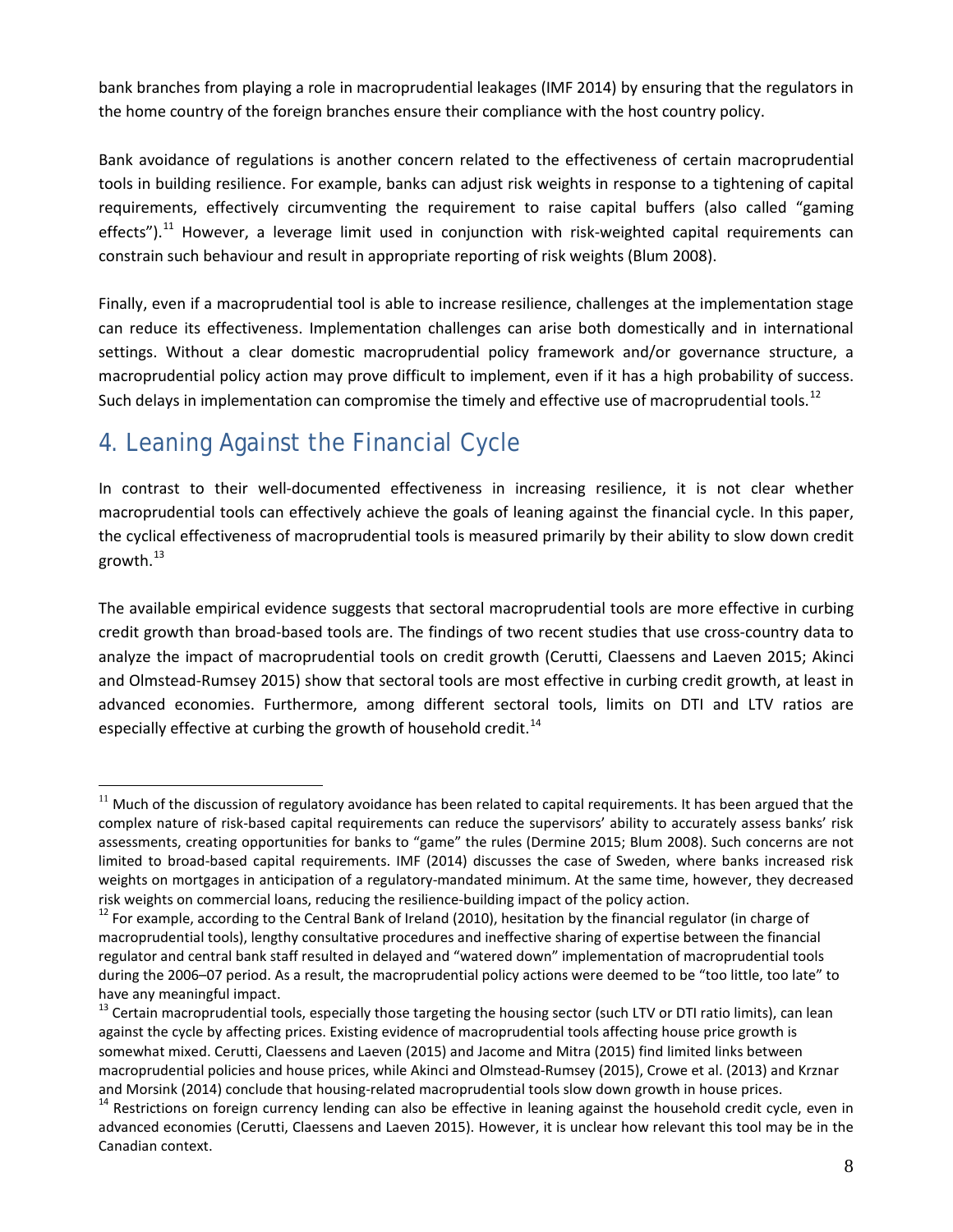Existing work on housing-related macroprudential policies in Canada suggest that these tools have the ability to lean against the cycle. Using a combination of micro and aggregate macro data, Allen et al. (forthcoming) examine various macroprudential loosening and tightening episodes for the 2006–11 period. Although it does not explicitly analyze growth in mortgage credit, this study finds that macroprudential housing tools can effectively stimulate *or* dampen demand. Such changes in demand are likely to translate into changes in mortgage credit growth. However, housing-related macroprudential tools are found to be useful only if they directly affect either the wealth or the income constraints of households.

Looking at the 2008–12 period, Kuncl (forthcoming) also analyzes the impact of housing-related macroprudential tightening on the growth of aggregate residential mortgage credit and residential investment. Using both descriptive and econometric approaches, Kuncl finds that while macroprudential actions have led to slower growth in credit and investment, the effects were not always immediate. Nevertheless, the effect of macroprudential tightening appears to be persistent once it is realized, suggesting that the policies are effective, even if they may not be fully addressing the suspected imbalances in mortgage and housing markets. The findings of these Bank of Canada staff research papers are broadly consistent with external studies such as Krznar and Morsink (2014).

The fact that borrower-based macroprudential housing tools can effectively lean against the financial cycle in Canada is part of a broader pattern. The experiences of other jurisdictions also suggest that borrowerbased sectoral tools are usually quite effective in leaning against the cycle. Igan and Kang (2011) find that tighter LTV and/or DTI ratio limits in South Korea were followed by a significant drop in housing transactions. Similarly, after Turkey took a series of borrower-based macroprudential policy actions aimed at household credit, such as higher minimum payment requirements and limits on cash withdrawals from credit cards, there was a significant decline in spending by highly indebted households (Agarwal, Hadzic and Yildirim 2015).

In contrast, lender-based sectoral tools have been effective in leaning against the cycle in some cases, but not others. For example, higher capital requirements on high LTV ratios and/or long-maturity personal loans in Brazil significantly reduced the growth rate of household credit, while higher risk weights and higher provisions for consumer loans had a similar impact in Turkey.<sup>[15](#page-11-0)</sup> However, Crowe et al. (2013) report that sectoral capital requirements or higher sectoral risk weights failed to slow down the growth of household debt (mortgage or otherwise) in Bulgaria, Croatia, Estonia and Ukraine. As discussed, Basten and Koch (2015) find evidence of increased resilience following the introduction of the sectoral (mortgage) countercyclical capital buffer in Switzerland; however, they find no evidence of a slowdown in mortgage credit growth.

Although sectoral macroprudential tools aimed at corporate loans have been used in emerging markets, the main goal of these actions has been to curb foreign currency borrowing by non-bank firms and to reduce foreign exchange risk. Examples of countries adopting this approach include Croatia, Turkey and India.

<span id="page-11-0"></span> $15$  According to the IMF (2012a), the annual growth rate of household credit in Brazil fell from 22 per cent to 11 per cent as a result of these macroprudential policies. This slowdown in credit growth is likely due to the sharp increase in interest rates that banks charged on loans affected by the sectoral capital requirement, as discussed by Martins and Schechtman (2013). Meanwhile, the IMF (2012b) reports that the higher risk weights and provisions in Turkey resulted in a significant decline in credit growth.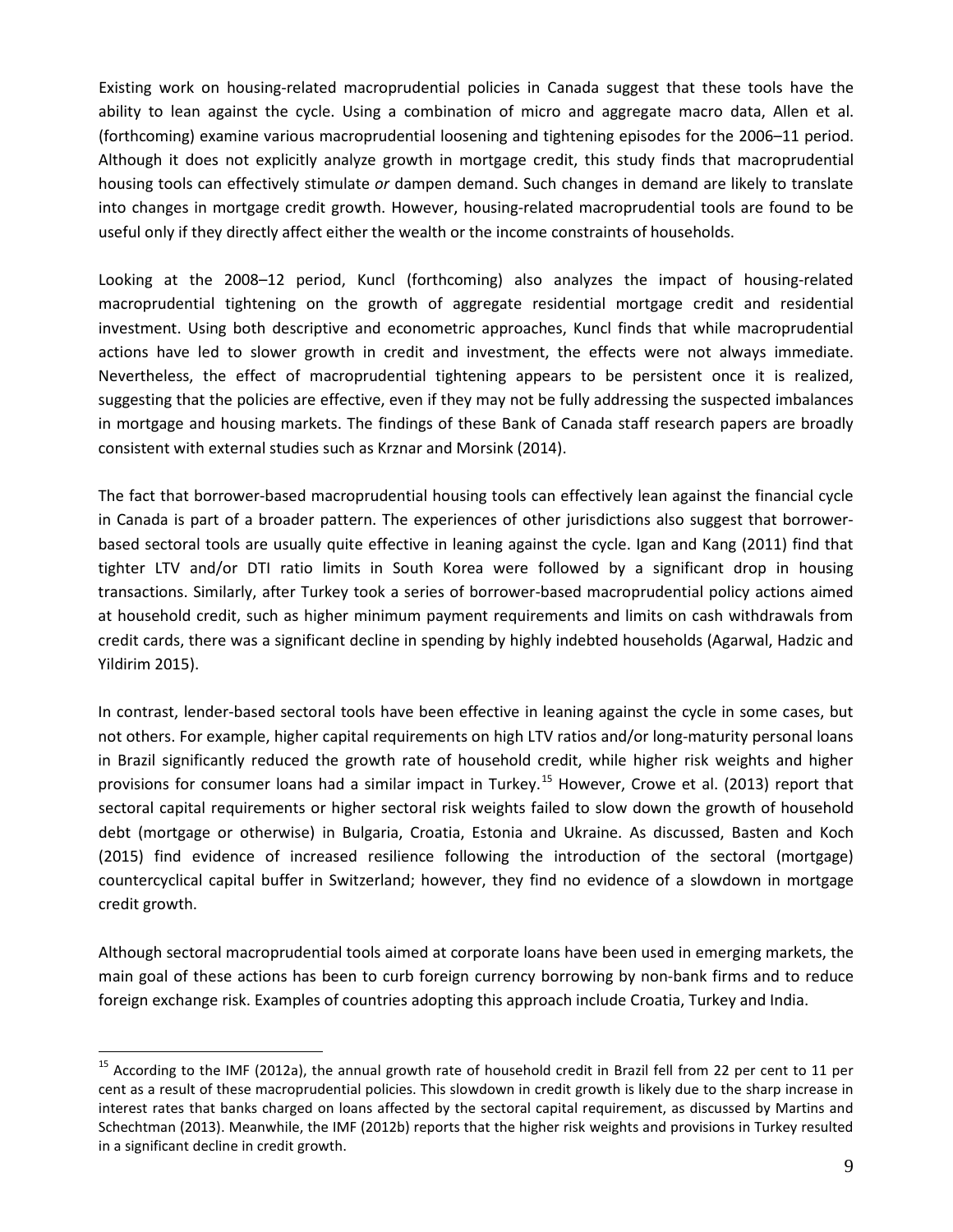Besides building resilience, broad-based macroprudential policy tools, such as capital requirements, can sometimes lean against the cycle as well. One piece of empirical evidence for such leaning is provided by Aiyar, Calomiris and Wieladek (2014), who conclude that tighter capital requirements reduced credit growth in the United Kingdom. While it is theoretically possible that tightening macroprudential liquidity tools can increase bank lending spreads and therefore slow down credit growth, currently there is no empirical evidence (or case studies) documenting the ability of these tools to lean against the cycle.

Looking across emerging markets and developing economies, some studies have found that time-varying reserve requirements can be effective in leaning against the financial cycle (Akinci and Olmstead-Rumsey 2015; Cerutti, Claessens and Laeven 2015).<sup>[16](#page-12-0)</sup> However, since reserve requirements work as a tax on banks, leading to higher lending rates and lower credit growth, they are more likely to be effective in the mainly bank-based financial systems of emerging markets and developing economies. In advanced economies, where non-bank lenders play a greater role, the effectiveness of this tool is likely to be significantly less.

As with structural vulnerabilities, the effectiveness of macroprudential tools to address cyclical vulnerabilities is greatly dependent on the risk of leakages. If macroprudential policy actions designed to lean against the credit cycle result in the provision of credit migrating to unaffected institutions (domestic or multinational), this can render the policy less effective. For example, Aiyar, Calomiris and Wieladek (2014) conclude that almost one-third of the reduction in credit growth in the United Kingdom through tighter capital requirements was offset by leakages.<sup>[17](#page-12-1)</sup> The international economic conditions and the size of the country undertaking the policy actions also play a role in whether leakages dampen the cyclical effectiveness of macroprudential tools. If the financial cycle is partly driven by demand from foreign investors (for example, real estate purchases by foreign investors driving up house prices and leading to faster growth in mortgage credit), even macroprudential policies aimed at borrowers will be subject to leakages and be less effective.

#### 5. Conclusion

The introduction of macroprudential policies has been an important feature of the post-crisis overhaul of the financial system regulatory and supervisory framework. The goal of macroprudential policies is to address vulnerabilities (cyclical or structural) by both strengthening the resilience of the financial system and leaning against the financial cycle.

Available evidence suggests that macroprudential measures are broadly achieving their goal of increasing the overall resilience of the system. The system is becoming more resilient both through the building of buffers that absorb shocks and also through a reduction in structural vulnerabilities (such as domestic interconnectedness or overly complex business models). Given the increased resilience of the system, the probability and impact of financial stress is less and the need for monetary policy to lean against the financial cycle or to mop up after a period of financial stress appears to be reduced. However, there is also

<span id="page-12-0"></span> $16$  IMF (2012a) provides additional details on the use of reserve requirements as a macroprudential tool in emerging markets and developing economies. For example, a series of reserve requirements in Brazil during the post-crisis period led to a moderate but transitory decline in credit growth. Meanwhile, in Turkey, the central bank used reserve requirements as a "first line of defence" financial stability tool, without other, more "traditional" macroprudential

<span id="page-12-1"></span>policies in its tool kit.<br><sup>17</sup> IMF (2014) provides additional examples of leakages in emerging markets, for example, leakages that undermined foreign currency lending in Turkey and a variety of sectoral macroprudential actions in Croatia.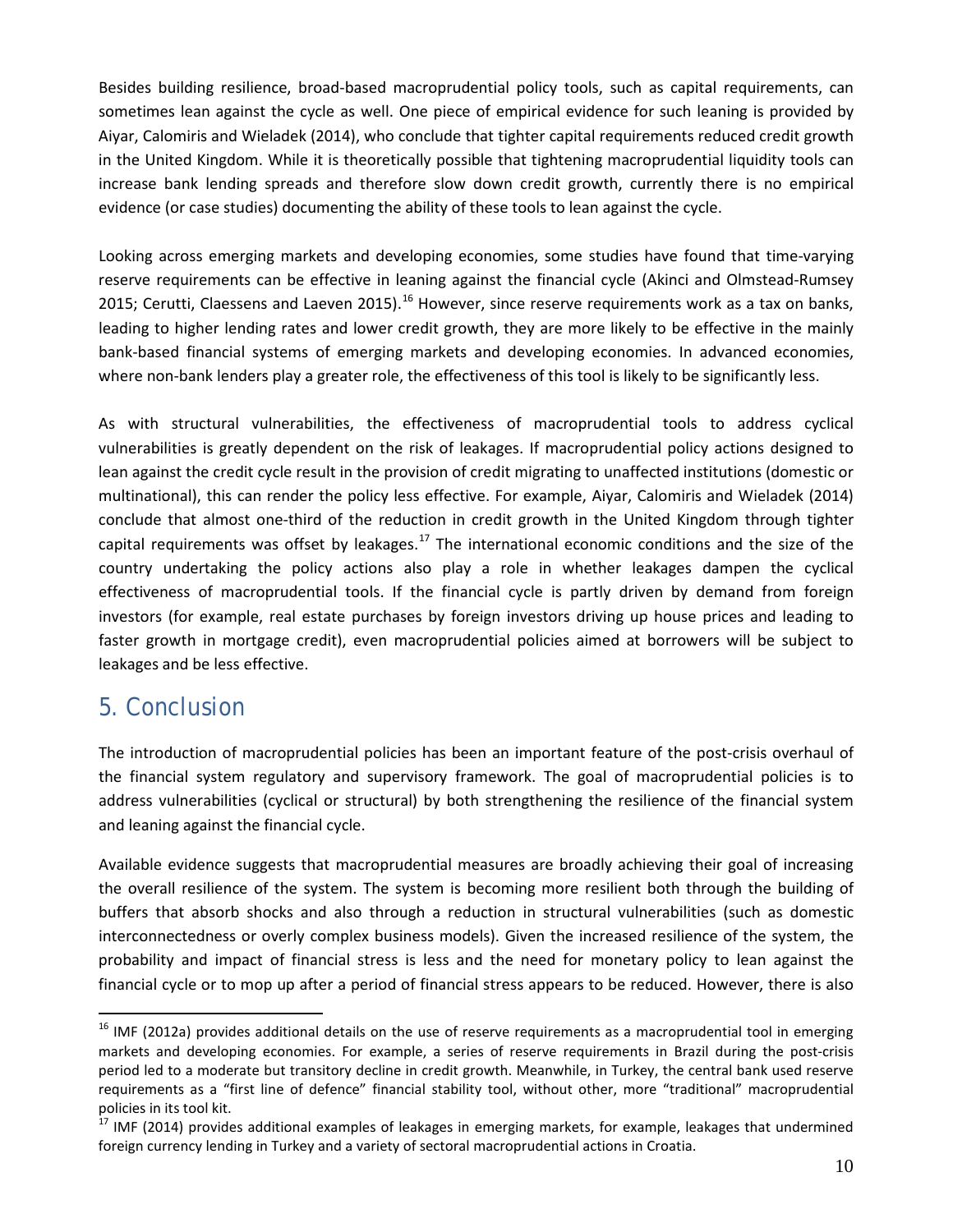substantial evidence of leakages within the system that are partially undermining the effectiveness of macroprudential measures. This is an area that is likely to require additional attention.

Meanwhile, macroprudential policies are less successful in achieving their more ambitious goal of leaning against the financial cycle. Based on this finding, the argument can still be made that monetary policy has a role to play in slowing down the growth of financial imbalances, although current research suggests that the costs of doing so could outweigh the benefits. While sectoral macroprudential tools, especially those that target borrowers, have been successful in curbing credit growth (both in Canada and in other jurisdictions), broad-based tools have not proven to be as effective. Another potential area for future analysis is determining whether this divergence in the leaning ability of different macroprudential tools is due to leakages or differences in the nature of the tools themselves or is driven by implementation issues.

### References

Agarwal, S., M. Hadzic and Y. Yildirim. 2015. "Consumption Response to Credit Tightening Policy: Evidence from Turkey." SSRN Working Paper No. 2569584.

Aiyar, S., C. W. Calomiris and T. Wieladek. 2014. "Does Macro-Prudential Regulation Leak? Evidence from a UK Policy Experiment." *Journal of Money, Credit and Banking* 46 (s1): 181–214.

Akinci, O. and J. Olmstead-Rumsey. 2015. "How Effective are Macroprudential Policies? An Empirical Investigation." Federal Reserve Board International Finance Discussion Papers No. 1136.

Allen, J., T. Grieder, B. Peterson and T. Roberts. "Macroprudential Housing Finance Tools in Canada." Bank of Canada Staff Working Paper (forthcoming).

Basel Committee on Banking Supervision (BCBS). 2010. "An Assessment of the Long-Term Economic Impact of Stronger Capital and Liquidity Requirements."

Basten, C. and C. Koch. 2015. "Higher Bank Capital Requirements and Mortgage Pricing: Evidence from the Countercyclical Capital Buffer (CCB)." BIS Working Papers No. 511.

Bernanke, B. and M. Gertler. 1999. "Monetary Policy and Asset Volatility." Federal Reserve Bank of Kansas City *Economic Review*, Fourth Quarter 1999, 84 (4): 17–52.

———. 2001. "Should Central Banks Respond to Movements in Asset Prices?" *American Economic Review* 91 (2), Papers and Proceedings of the Hundred Thirteenth Annual Meeting of the American Economic Association (May 2001): 253–257.

Blum, J. M. 2008. "Why 'Basel II' May Need a Leverage Ratio Restriction." *Journal of Banking & Finance* 32 (9): 1699–1707.

Central Bank of Ireland. 2010. "The Irish Banking Crisis: Regulatory and Financial Stability Policy." Report to the Minister for Finance by the Governor of the Central Bank (31 May).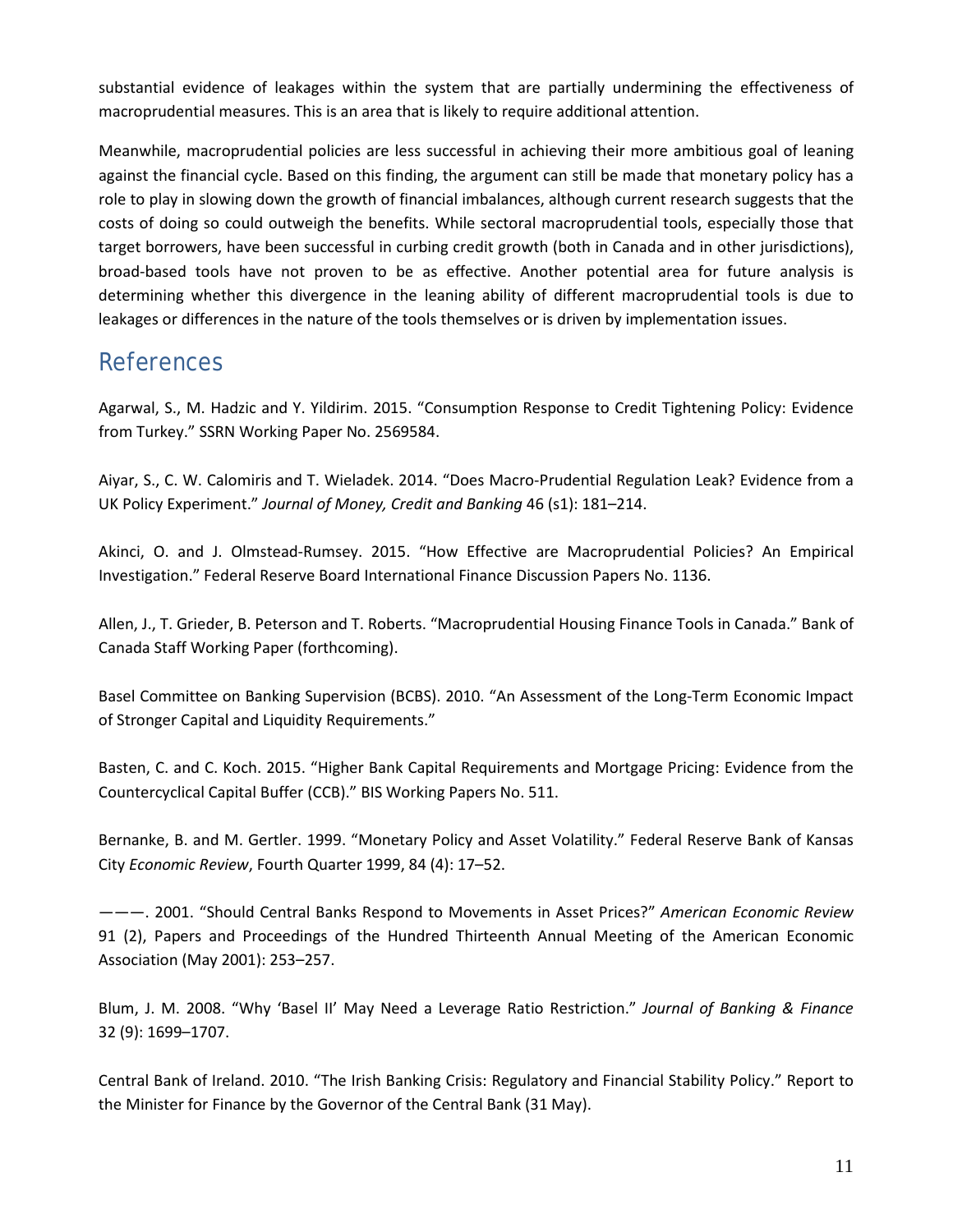Cerutti, E., S. Claessens and L. Laeven. 2015. "The Use and Effectiveness of Macroprudential Policies: New Evidence." IMF Working Paper WP/15/61.

Crowe, C., G. Dell'Ariccia, D. Igan and P. Rabanal. 2013. "How to Deal with Real Estate Booms: Lessons from Country Experiences." *Journal of Financial Stability* 9 (3): 300–319.

Dagher G., G. Dell'Ariccia, L. Laeven, L. Ratnovski and H. Tong. 2016. "Benefits and Costs of Bank Capital." IMF Staff Discussion Note SDN/16/04.

Damar, E. and A. Mordel. "International Banking and Cross-Border Effects of Regulation: Lessons from Canada." Bank of Canada Staff Working Paper (forthcoming).

Dermine, J. 2015. "Basel III Leverage Requirement and the Probability of Bank Runs." *Journal of Banking & Finance* 53 (1): 266–277.

FSB. 2015. "Summary of Findings from the TLAC Impact Assessment Studies." FSB TLAC Steering Group Overview Report, 9 November.

Gorea, D., O. Kryvtsov and T. Takamura. "Leaning Within a Flexible Inflation-Targeting Framework: Review of Costs and Benefits." Bank of Canada Staff Discussion Paper (forthcoming).

Igan, D. and H. Kang. 2011. "Do Loan-to-Value and Debt-to-Income Limits Work? Evidence from Korea." IMF Working Paper WP/11/297.

International Monetary Fund (IMF). 2012a. "The Interaction of Monetary and Macroprudential Policies." Background Paper.

———. 2012b. "Turkey: 2012 Article IV Consultation." IMF Country Report No. 12/338.

———. 2014. "Staff Guidance Note on Macroprudential Policy—Detailed Guidance on Instruments." IMF Policy Paper.

———. 2015. "Monetary Policy and Financial Stability." IMF Staff Report.

Jacome, L. I. and S. Mitra. 2015. "LTV and DTI Limits – Going Granular." IMF Working Paper WP/15/154.

Jimenez, G., S. Ongena, J.-L. Peydro and J. Saurina. 2015. "Macroprudential Policy, Countercyclical Capital Buffers and Credit Supply: Evidence from the Spanish Dynamic Provisioning Experiments." European Banking Center Discussion Paper No. 2012-011.

Krznar, I. and J. Morsink. 2014. "With Great Power Comes Great Responsibility: Macroprudential Tools at Work in Canada." IMF Working Paper WP/14/83.

Kuncl, M. "Re-Assessment of the Effects of Macro-Prudential Tightening." Bank of Canada Staff Analytical Note (forthcoming).